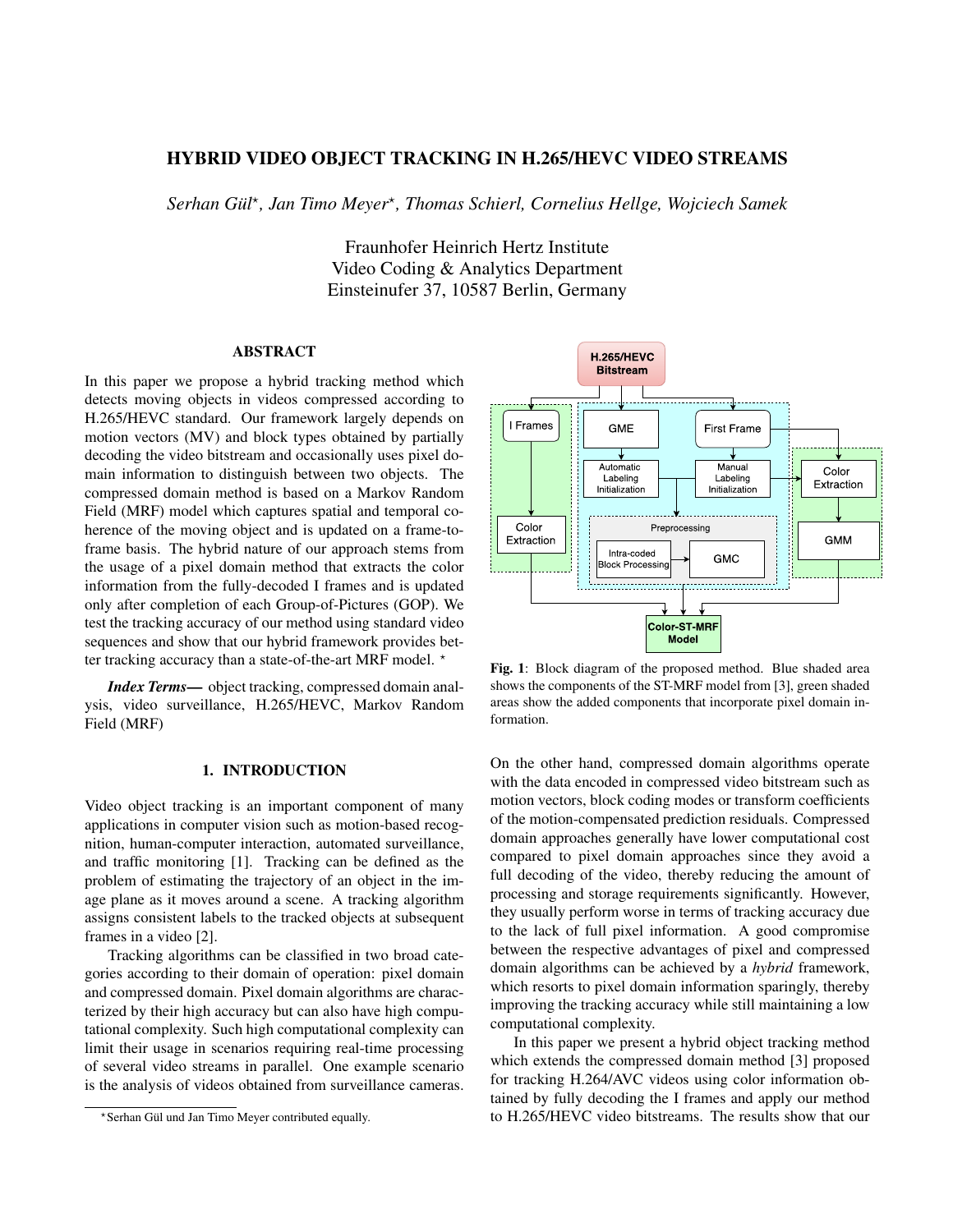

Fig. 2: Comparison of the tracking performance of [3] (top) and our proposed method (bottom) for frames 130, 190, 240, and 275 (left to right) of the *Mobile Calendar* sequence. Blue denotes true positives detected by the respective methods. Our method manages to track the ball fairly accurately along the sequence whereas [3] fails to distinguish between the ball and the train during some parts of the sequence.

method helps to overcome limitations of the original algorithm in [3] and increases the tracking accuracy.

The remainder of this paper is organized as follows. Section 2 presents some of the state-of-the-art compressed domain and hybrid video object tracking algorithms. Section 3 describes the proposed hybrid video object tracking algorithm. Experimental results of our approach are reported in Section 4, and Section 5 concludes the paper.

## 2. RELATED WORK

Several moving object detection and tracking approaches in compressed domain were proposed over the years with recent work focusing on H.264/AVC video bitstreams [4]. Poppe et al. [5] introduced a syntax level algorithm based on the size of a macroblock (MB) in bits. In an initial training phase, their algorithm creates a background model, and in the following steps new images are compared with this model to determine MBs that correspond to moving objects. Laumer et al. [6] proposed an algorithm that is solely based on MB types in H.264/AVC video bitstream to detect moving objects. They exploit the inherent motion information contained in MB types based on encoder's motion estimation process, and define MB type weights for all possible MB types. Assigned weights indicate the probability that a MB belongs to a moving object in the scene. In a following work [7], Laumer et al. extended their approach by creating spatio-temporal weight maps using MB type information, and additionally used quantization parameters (QP) of macroblocks to apply individual thresholds to the block weights in order to segment the video

frames.

Approaches that combine pixel and compressed domain were also presented in the literature. Wojaczek et al. [8] used MB type information as a pre-processing step for fast evaluation of video streams. Upon detection of an object, a pixel domain person detector is employed to obtain a finer segmentation. By fusing information from the two domains, full video decoding is only performed when necessary. You et al. [9] proposed a tracking algorithm using probabilistic spatio-temporal MB filtering to segment and track multiple objects in real-time. First, they use clustering to all non-skip MBs in P frames. Then they apply spatial filtering to discard isolated MBs followed by temporal filtering to remove erroneous MBs. To refine the object trajectory, they further employ background subtraction in I frames and motion interpolation in P frames.

One of the earliest works that employed a Markov Random Field (MRF) model for tracking was published by Zeng et al [10]. They merge similar motion vectors (MV) into moving objects through minimization of the MRF energy and define different MV types. Then they treat the tracking problem as a Markovian labeling procedure on the classified MV field. Their MRF model considers the spatial continuity and temporal consistency of MVs to track moving objects. However, their method does not take into account the potential camera motion. Hence, it is only suitable for tracking objects captured by fixed cameras [4]. One of the prominent works using an MRF model was presented in [3] by Khatoonabadi & Bajic. Instead of first classifying MVs into multi- ´ ple types as in [10], their method uses MV observations di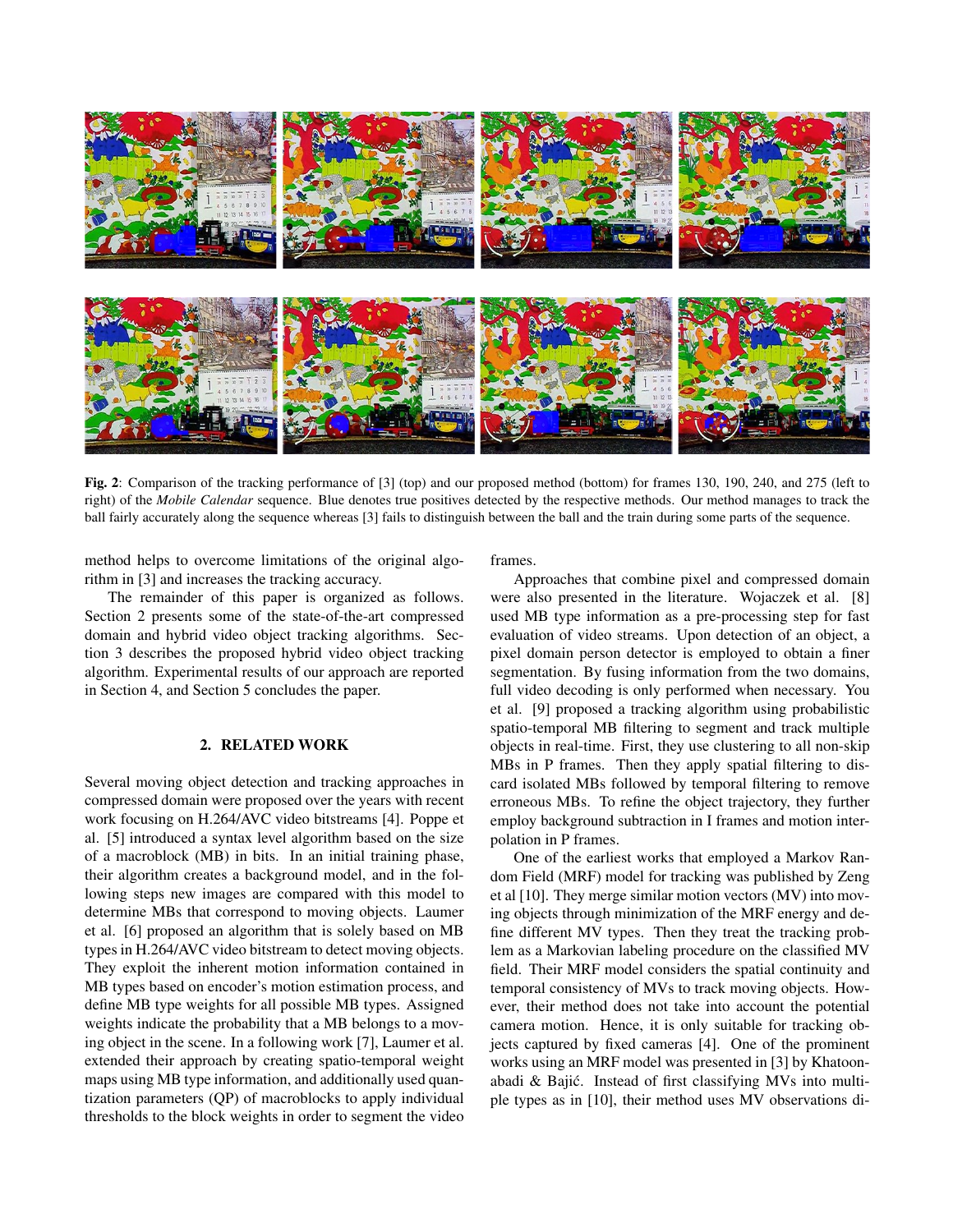rectly to compute a motion coherence metric. Furthermore, they employ global motion compensation to deal with camera movements and propose a new method to assign MVs to intra-coded blocks based on the MVs of their neighbouring blocks.

## 3. PROPOSED METHOD

Khatoonabadi  $&$  Bajić [3] treat the tracking problem in a Bayesian framework. MV information in video bitstream is used to infer the block labels  $\omega^t \in \{0, 1\}$  in frame t given the labels  $\omega^{t-1}$  in frame  $t-1$ . The maximum-a-posteriori solution (MAP) for  $\omega^t$  is found by maximizing

$$
\omega^{t} = \underset{\omega}{\operatorname{argmax}} \underbrace{P_{\text{mc}}(\omega^{t-1} | \omega, \kappa^{t})}_{\text{motion}} \underbrace{P_{\text{sc}}(\kappa^{t} | \omega)}_{\text{spatial}} \underbrace{P_{\text{tc}}(\omega)}_{\text{temporal}} (1)
$$

where  $\kappa^t$  is the observed motion information. The three terms in Eq. (1) correspond to three fundamental characteristics of rigid objects: motion coherence, spatial compactness, and temporal continuity. Motion coherence is defined as the relative consistency of the MVs belonging to an object. The ST-MRF model of [3] characterizes the object's motion by a single representative MV and computes the deviation of a MV of a block from this representative object MV. Spatial compactness measure is based on the observation that most rigid objects have a compact shape. Therefore, chance of a block belonging to an object is high if its spatial neighbours are known to belong to that object. Accordingly, ST-MRF model quantifies compactness by computing a weighted sum of labels assigned to the neighbourhood of the current block. Temporal continuity measures the overlap between the labeling of the previous frame.

Although [3] displays a state-of-the-art tracking accuracy for many standard test sequences, it fails to distinguish between two nearby objects with very similar MVs. One example case is illustrated in Figure 2 for the *Mobile Calendar* sequence. At around frame 100 the ball touches the train, and they start to move in the same direction. Thus, they are both assigned very similar MVs by the encoder. As a result, a part of the train is also detected as the target object, and the ST-MRF model starts to track that part of the train as well. As the ball detaches from the train, the method stops tracking the ball completely and starts to track only a part of the train. Obviously, MVs are not informative enough to resolve such tracking ambiguities.

We propose a hybrid approach to video object tracking which relies on MV information, but also takes into account the color information (Figure 1). Our approach assumes that the color of the tracked object does not change too much over the video. Parallel to the partial decoding of P-frames and processing of MVs extracted from them, I frames in the bitstream are fully decoded. As the user selects the tracking object in the first frame to initialize the labels for the ST-MRF model, we utilize the first frame to create a Gaussian Mixture Model (GMM) based on the color distributions of the object  $p_{\text{obj}}$  and the background  $p_{\text{back}}$ . For this, we use the median intensity values of  $4 \times 4$  pixel blocks in YCbCr color space. We found out that four Gaussians are sufficient to model the intensity distributions in each color channel. We assume that the estimated color probabilities stay (more or less) constant throughout the sequence and calculate the posterior probability that a block color  $\chi$ (k) belongs to the object in terms of inter-frame likelihood with respect to the frame 0.

$$
p_{\text{col}}(\chi(\mathbf{k})) = \frac{p_{\text{obj}}(\chi(\mathbf{k}))}{p_{\text{back}}(\chi(\mathbf{k}))}
$$
(2)

Note that for efficiency reasons we compute  $\chi(\mathbf{k})$  only for I frame blocks k. For every I frame we regularize the MAP solution by adding the following color term to Eq. (1)

$$
P_{\text{col}}(\omega) = \prod_{\mathbf{n}:\Psi(\mathbf{n})=1} p_{\text{col}}(\chi(\mathbf{n}))
$$
 (3)

where  $\Psi$  represent the candidate labeling. For efficiency reasons we do not compute color information from P-frames, i.e.,  $P_{\text{col}}(\omega)$  is set to a constant. We optimize for  $\omega^t$  using the Iterated Conditional Modes (ICM) algorithm [11].



Fig. 3: Tracking accuracies of [3] (left) and the proposed approach (right) in Frame 51 of the *Hall Monitor* sequence. Green, blue, and red colors denote true positives, false positives, and false negatives, respectively.

### 4. EXPERIMENTS

#### 4.1. Experimental setup

We consider the standard test video sequences listed in Table 1. The sequences are provided in raw (YUV420) format. We carry out our accuracy evaluations on parts of the sequences for which the ground truth is available (up to 100 frames). As a benchmark for our experiments, we used the H.264/AVC (JM 18.0) encoded videos provided by the authors of [3]. They are encoded in H.264/AVC high profile with the GOP structure IPPP, i.e. with only one I frame at the beginning and subsequent P frames. In order to evaluate the performance of the ST-MRF and our proposed method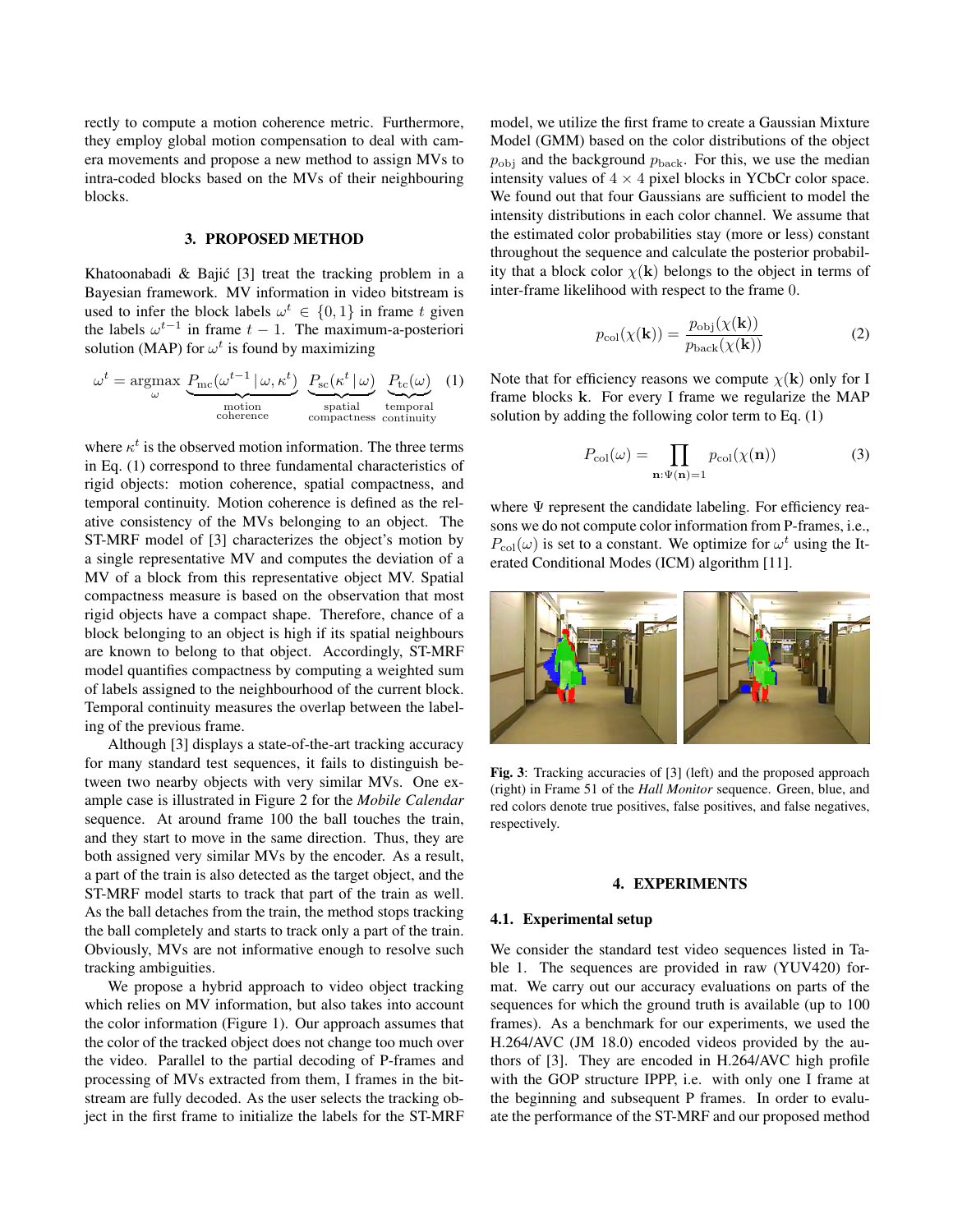Table 1: Averages of precision, recall, and F-measure values attained by [3] and our proposed method, respectively, over various test sequences encoded with QP=28.

| <b>Method</b>     | <b>Encoder</b>    | <b>Measure</b>   | <b>Mobile</b><br>Calendar | Coast<br>guard | <b>Stefan</b><br>(SIF) | Hall<br><b>Monitor</b> | <b>Flower</b><br>Garden | <b>Table</b><br><b>Tennis</b> | <b>City</b> | Foreman | Avg. |
|-------------------|-------------------|------------------|---------------------------|----------------|------------------------|------------------------|-------------------------|-------------------------------|-------------|---------|------|
| <b>ST-MRF [3]</b> | H.264/AVC         | <b>Precision</b> | 75.2                      | 50.6           | 66.7                   | 65.9                   | 65.4                    | 89.6                          | 86.1        | 91.1    | 73.8 |
|                   | JM 18.0           | Recall           | 84.2                      | 91.6           | 69.3                   | 83.6                   | 86.1                    | 88.7                          | 97.5        | 90.2    | 86.4 |
|                   |                   | <b>F-Measure</b> | 78.5                      | 63.9           | 67.0                   | 73.4                   | 73.4                    | 89.0                          | 91.4        | 90.4    | 78.4 |
| <b>ST-MRF [3]</b> | <b>H.265/HEVC</b> | <b>Precision</b> | 75.3                      | 55.9           | 63.2                   | 69.6                   | 45.8                    | 92.9                          | 82.4        | 91.8    | 72.1 |
|                   | x265              | Recall           | 85.3                      | 90.9           | 63.5                   | 79.4                   | 92.8                    | 85.5                          | 98.0        | 89.1    | 85.6 |
|                   |                   | <b>F-Measure</b> | 79.5                      | 68.6           | 62.1                   | 74.0                   | 58.3                    | 88.8                          | 89.5        | 90.4    | 76.4 |
| <b>Proposed</b>   | <b>H.265/HEVC</b> | <b>Precision</b> | 84.6                      | 63.2           | 81.9                   | 77.9                   | 61.0                    | 92.9                          | 92.0        | 93.9    | 80.9 |
|                   | x265              | Recall           | 83.7                      | 89.6           | 46.9                   | 72.6                   | 88.0                    | 85.5                          | 87.8        | 85.6    | 80.0 |
|                   |                   | <b>F-Measure</b> | 83.5                      | 73.3           | 56.9                   | 74.9                   | 70.5                    | 88.8                          | 89.2        | 89.4    | 78.3 |

on H.265/HEVC encoded videos, we made slight modifications to the ST-MRF to accommodate the block structure of H.265/HEVC. We encoded all test sequences to H.265/HEVC using x265 software with a GOP structure of IPP...IPP. We adopted this GOP structure since our method needs I frames to periodically regularize the MAP solution. We chose the GOP size as 25 to compromise between the computational cost of fully decoding the I frames and improved tracking accuracy (due to frequent update of the color information). We retained the same cost coefficients from ST-MRF related to motion coherence, spatial compactness, and temporal continuity. Furthermore, we found out in a pre-study that assigning MVs to intra-coded blocks (based on MVs of their neighbours) as in [3] does not noticeably improve tracking. Thus, we did not include this technique in our analysis.

#### 4.2. Results

In our evaluation, we analyse two different factors that might affect the performance of the considered methods: encoder choice and pixel domain information introduced by our proposed method. For the first analysis, we investigate the tracking performance of [3] over standard test sequences encoded with H.264/AVC and H.265/HEVC, respectively. For the second analysis, we compare the tracking accuracy of our proposed method on H.265/HEVC vach ideos to the tracking accuracy of [3] on H.265/HEVC and H.264/AVC videos, respectively. Table 1 shows the obtained precision, recall, and F-measure values at QP=28. Results show that the overall performance of ST-MRF with H.264/AVC and H.265/HEVC are comparable. Hence, it is shown that the ST-MRF method of [3] (with slight modifications) can track objects accurately with H.265/HEVC encoded videos as well.

Secondly, our proposed color-ST-MRF method improves precision and F-measure values significantly for most of the test sequences. Figure 3 illustrates the reduction of the false positives through our method in the *Hall Monitor* sequence. Considering the fact that our method updates the ST-MRF based labelling once at every I frame (which happens 2-3

times for most of the sequences), boosting effect of the color information on tracking accuracy is remarkable. Figure 2 displays how our proposed method outperforms [3] in the *Mobile Calendar* sequence. As discussed in Section 3, ST-MRF method of [3] fails to track the ball during a certain part of the sequence. Our proposed method exploits color information to mitigate this issue and tracks the ball fairly accurately. However, in some sequences, the addition of color information comes with the drawback of a decreased number of true positives in cases where parts of the tracking object and background have similar colors. Hence, we observe a slight degradation in recall values compared to ST-MRF in such cases.

As a further analysis, we investigate how different QP values affect the tracking accuracy of our proposed method and compare the results to [3]. Figure 4 shows that our proposed method consistently outperforms [3] in precision and F-measure for  $QPs \in \{16, 20, \cdots 40\}$ . We observe a decrease in precision for both methods at higher QPs. Since high quantization levels decrease the visual quality, perfor-



Fig. 4: Comparison of average Precision  $(-\Delta -)$ , Recall  $(-\Theta -)$ , and F-Measure  $(-\rightarrow)$  values of the proposed algorithm and ST-MRF method of [3] (dashed) over various quantization parameters (QP).